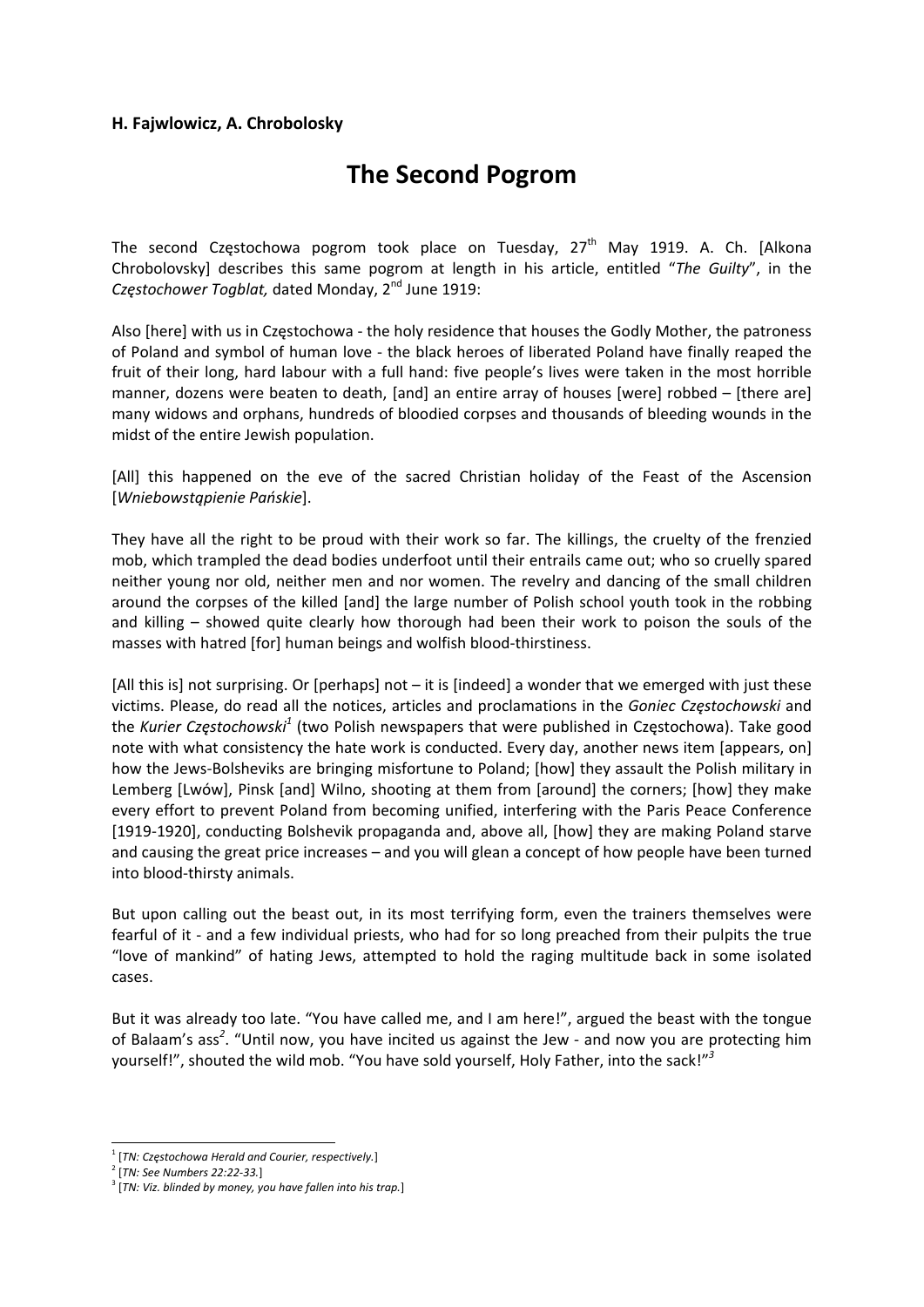What the *Kurier* wrote is actually absolutely correct ‐ that these bloody disturbances were called out by secret, accursed enemies of Poland. But what is not true is that they were secret and unknown. Not true! Everyone knows Poland's true enemy very well. Ah, all too well! Yet no one hinders them in their work - their newspapers are not closed down, their proclamations are completely legal, [and] no pogroms are perpetrated on their clubs. Nobody [even] considers laying a hand on them. On the contrary, they occupy the foremost positions in all representative [bodies] of the people ‐ from the high Sejm to the City Council.

The chronicle of the Częstochowa Jewry's most fearsome day was as follows:

Poland was in the midst of its ardour of the [land‐]grabbing wars*<sup>4</sup>* which started immediately with Poland's liberation. Among the different military units billeted in Częstochowa, as a city near Oberschlesien [Górny Śląsk or Upper Silesia], where the fighting against the Germans was taking place*<sup>5</sup>* , were also "*Hallerczykes*" ‐ the legion that [Józef] Haller, a former gymnastics school teacher in Lemberg [Lwów], had organised in France ‐ and "*Poznańczykes*" ‐ Germanised Poles mobilised in the Poznań region, which had been given over to Poland after the First World War. They could not speak any Polish but, to compensate, they knew well the work of cutting off Jewish beards and bashing Jewish heads. On a daily basis, this happened throughout Poland, and also on the streets of Częstochowa.

Unemployment and hunger reigned among the masses. The factories were emptied. The impoverished masses maintained their souls with "darmocha" [Pol., charity] - the aid that they received, mainly from America. Frequent demonstrations were held in front of the Town Hall by the unemployed, demanding jobs. The embitterment of the masses grew and, together with it, [grew] the agitation against Jews. The municipal authorities organised a little public work in paving the streets. On that day, a large number of these same workers were working with spades and pick‐axes on the Second Aleja.

Into this embittered and heated atmosphere, whether by accident or organised intentionally, a blazing match was thrown, as if into a powder keg. This was the rumour that Jews had shot a *Hallerczyk*. In truth, nobody had been shot. An inquest later revealed that a soldier ‐ not a *Hallerczyk* ‐ had been struck on the head with something, but with what and how could not be determined.

Almost at the same time ‐ this was at lunchtime, two policemen went to the Jewish barber‐surgeon Mojsze Nasanowicz, who had a hairdressing salon on the Second Aleja, and called him to the aid of an injured person. Nasanowicz took his instruments and went along with the constables. Somebody had spread a rumour, amongst municipal workers in the street, to the effect that the Jew who had shot the *Hallerczyk* had been arrested and, here, he was being escorted. At once, they set upon the barber-surgeon Mojsze Nasanowicz, who was walking in the company of [the] two policemen - and they killed him on the spot with spades and pick‐axes. The municipal workers were soon joined by other hooligans, soldiers [and] school youth. The mob sallied forth onto the poor Jewish streets and the gory work began.

The pogrom, in general, was murderous and gruesome. The mob was brutal and acted wildly. Any Jew found in the street was murderously beaten. A great many Jewish shops and houses were robbed. A great number of military, from different units, took part in the pogrom. The pogrom lasted all of Tuesday and through the night into Wednesday.

 <sup>4</sup> [*TN: Poland's wars against Lithuania, Ukraine and the Soviet Union, which decided its borders.*]

<sup>&</sup>lt;sup>5</sup> [TN: Ref. to the Silesian Uprisings, when Ethnic Polish separatists sought to have the area transferred from the Weimar Republic to the *newly‐founded Polish Republic.*]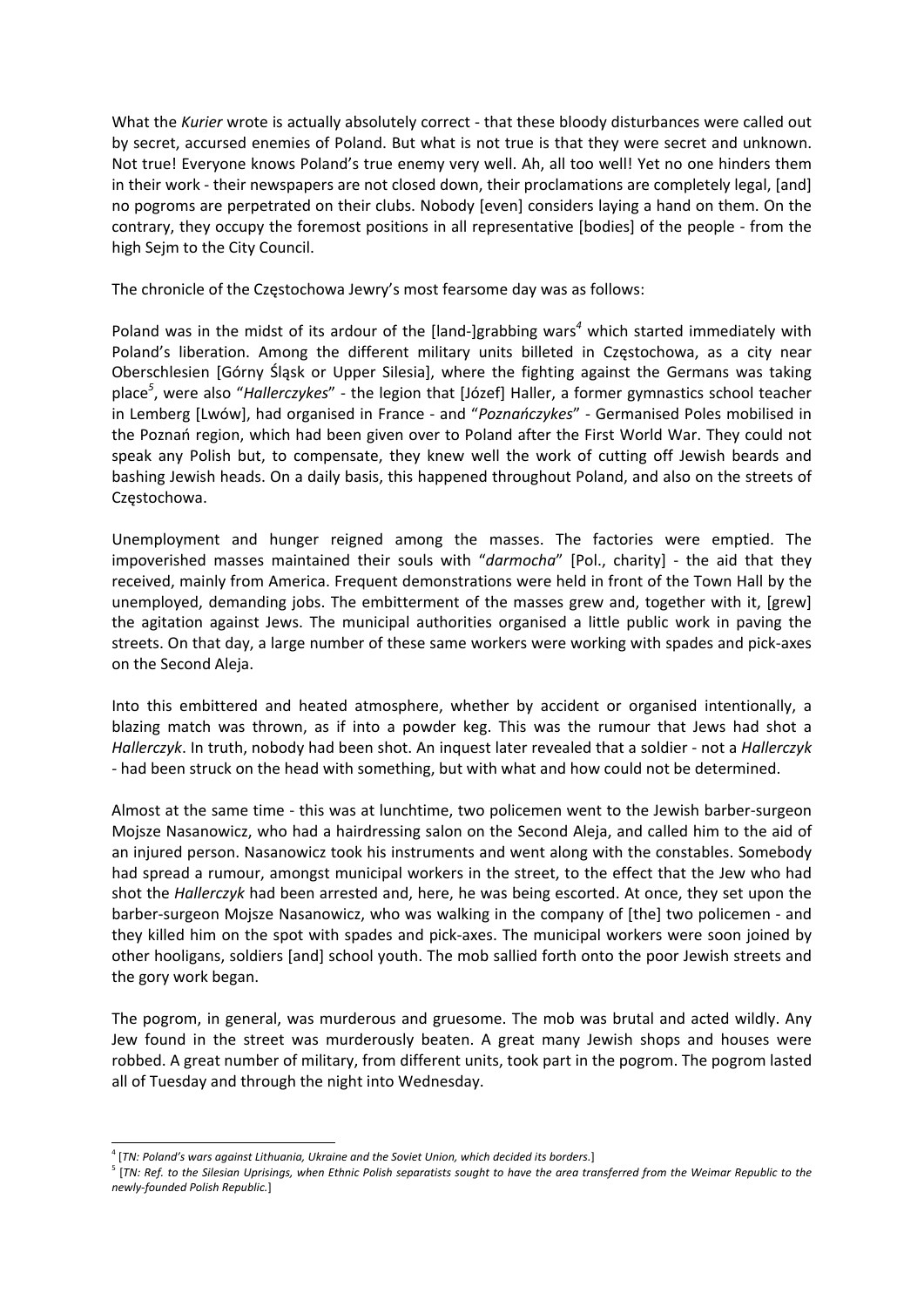On the Wednesday morning, a terrifying scene of destruction was revealed to the Jewish populace. In the morgue at the Jewish Hospital lay the four dead (the fifth, Nasanowicz, was at the Św. Maria [St. Mary's] Hospital on the Second Aleja), as a lifeless testimony of a cruelty and brutality which had very few parallels in history.

#### **The Attack on the** *Shochtim* **[Ritual Slaughterers]**

The *shochtim*, Nechemie Gotlib, Jechezkiel Bergman and Mojsze Działowski, were at the abattoir in the courtyard of the [Old] Synagogue. They heard the mob with the *Hallerczykes* approaching. To hide, they went inside the residence of the synagogue's Christian *stróż* [watchman]. The mob entered the house [and] first dragged the *shochet* Gotlib out into the yard. They gave him such a long beating, with crowbars and stones, that he was left lying dead. The two others managed to escape. The *shochet* Jechezkiel Bergman was attacked on the way, and he was beaten in such a manner that it was necessary to take him to the Jewish Hospital.

From the dead *shochet* Gotlib, they stole 1,200 marks<sup>6</sup> and his slaughtering knives. The victim left behind a wife and six children. From the shochet Mojsze Działowski, they took an overcoat and 500 marks.

After that, the hooligans entered the residence of the synagogue's *shames* [custodian], Machel Rozenberg. They vigorous beat his wife Iska and his son Majlich, such that they were taken to the Jewish Hospital.

#### **The Attack on the Synagogue**

The *pogromczykes* then went over to the Synagogue, tore open the door and gate [and] flung cupboards and the Holy Ark open, searching everywhere. A Torah scroll was later found lying on the ground in the Synagogue.

#### **On ul. Nadrzeczna**

The *pogromczykes* broke open the door of ul. Nadrzeczna 34, hacked out almost all the building's windowpanes, tore off the window frames, broke down the door to the baker Jakow Gelbard's apartment, [and] stole all the clothes from the wardrobes and some 700 marks in cash. They severely beat up the boy Abram‐Szymon Gelbard.

In house № 38, the *pogromczykes* tore open the door of Finkelsztajn's dwelling, where only his ailing wife and a daughter were. Here, the mob overturned everything in the house [and] broke open a small strongbox. In the same building, they also broke open the doors of the Jewish tenants Icze-Mendel Dukat, Icze‐Majer Tuchmajer and Icze Kantor. They were looking everywhere for weapons. From one house, they took an axe.

#### **On ul. Mostowa**

Szlojme Brokman's shop and residence on Mostowa 11 constituted a terrible ruin. The multitude broke everything that was to be found here, without leaving a single window‐pane whole. The Brokman family is the one that suffered the most. Besides killing the son, Mojsze Brokman, the hooligans also viciously beat the shopkeeper, Szlojme, who had to be taken to the hospital, wounded his two daughters and wife, and broke the leg of the second son Lajzer.

 $6$  [TN: The marks mentioned throughout this article are Polish marks, a currency in use between 1918-1924.]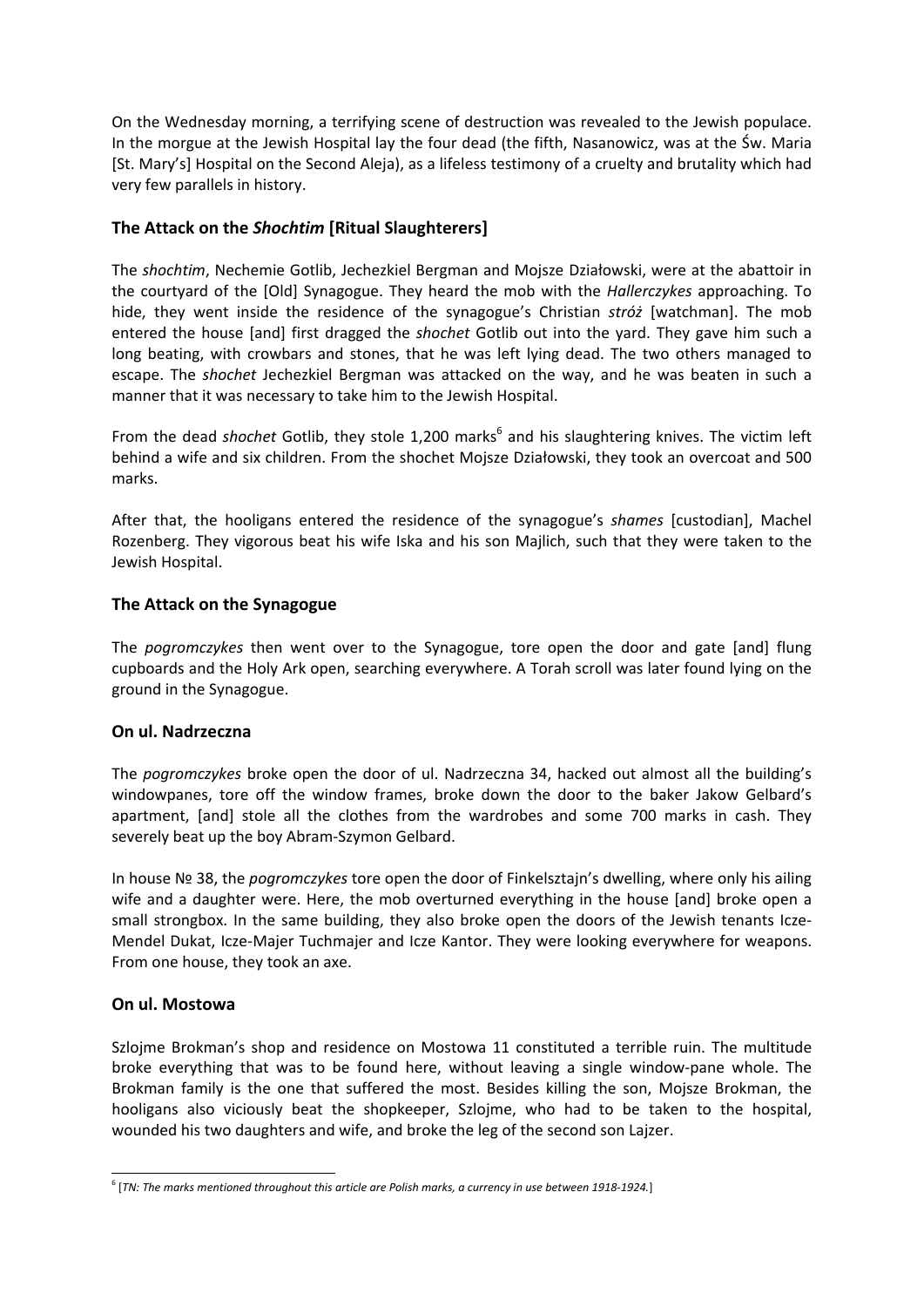When the hooligans broke into Rajnman's dwelling on the same street, he took up an axe with which to defend himself. The *pogromczykes* fetched the police to help them unarm the Jew. The constable rescued Rajnman and gave him back the sum of money that had been robbed from him.

# **The Train from Kielce**

A group of hooligans waited for the train arriving from Kielce and, with a shout of "*Hurra na Żydów!*" [Hurray, get the Jews!], they set upon the arriving Jewish passengers and beat them murderously. The recruit Majer Werthajm from Włoszczowa, who had come to present himself for military [service], was so badly beaten that he fell unconscious. He was saved by Miss Sziper and the student Helberg, who took him into their home. A gold watch was also stolen from him. M. Faktor from Piotrków, who also arrived on the train, was attacked by a group of Polish school students, who stole from him a [loaf of] bread and other things that he was carrying with him. The Christian proprietor of Hotel Kaliski, on ul. Dojazdowa, would not allow the Jewish [visitors], who were saved from the mob. to spend the night [there]. He told the Jews that the pogroms against them were completely justified.

It was mostly young people and school students who participated in this operation. The Jewish tenants of ul.Dojazdowa 9 saw the son of their *stróż* [watchman] leading a group of young hooligans, who attacked the incoming passengers with sticks and then beat them murderously.

# **Other Details**

Mordche Epelbaum, [of] Warszawska 39, together with his wife and children, arrived from Kielce at half past nine in the evening. His eighteen-year-old son Jechiel was struck, with a fist, a mighty blow in the eye, which blinded him. Epelbaum himself was assaulted by a student from [Wincenty] Szudejko's *gymnazjum*. A Jewish girl from Dojazdowa 13 shielded Epelbaum and began screaming at the hooligan to kill her instead of her father. This moved a priest and an officer to save Epelbaum and to take him over to the Hotel Angielski [English]. Mrs Tomczyk, proprietor of the hotel, helped take the Jew into her house.

Fifteen-year-old Alte-Nacha Zajdman [of] Nadrzeczna 41 was assaulted in the Synagogue courtyard by the *pogromczykes*, who beat her badly about the head and face. The girl became bereft of reason.

Szmul Frajman, who had arrived on the Kielce train, was set upon by *Hallerczykes*. who beat him severely about the face and gave him [two] black eyes. At Mordche Sznajer's [on ul.] Fabryczna, they stole all the linen, garments, shoes and other items worth several thousand marks. At Josef Broniatowski's dwelling [on] Nadrzeczna 46, the hooligans broke down the door, smashed up the cupboards and beds, and stole a sum of 400 marks. Mojsze Grinberg [of] Garncarska 70 was badly beaten on the head and sides.

Mojsze Buchner [of] Warszawska 35 was set upon by a mob, among whom were many pupils from Koźmiński's *gymnazjum*, who began beating him with crowbars*<sup>7</sup>* . Buchner tried to save himself [by fleeing] to house № 37 on that same street. The building's Christian neighbours pushed him away from the door. Once again, blows began to rain down on him from all sides. He was left lying unconscious. When he got up, he dragged himself to a house which belonged to a Christian, Kapalski, but the neighbours in the building, once again, shut the door and did not let him in.

On ul. Ogrodowa, two Christians attacked Mendel Pejsak [of] Krakowska 23, a‐thinking he was dead.

<sup>&</sup>lt;sup>7</sup> [TN: "Drenger" (דרענגער) in the original, which can mean either crowbars or poles/staffs, depending on the context.]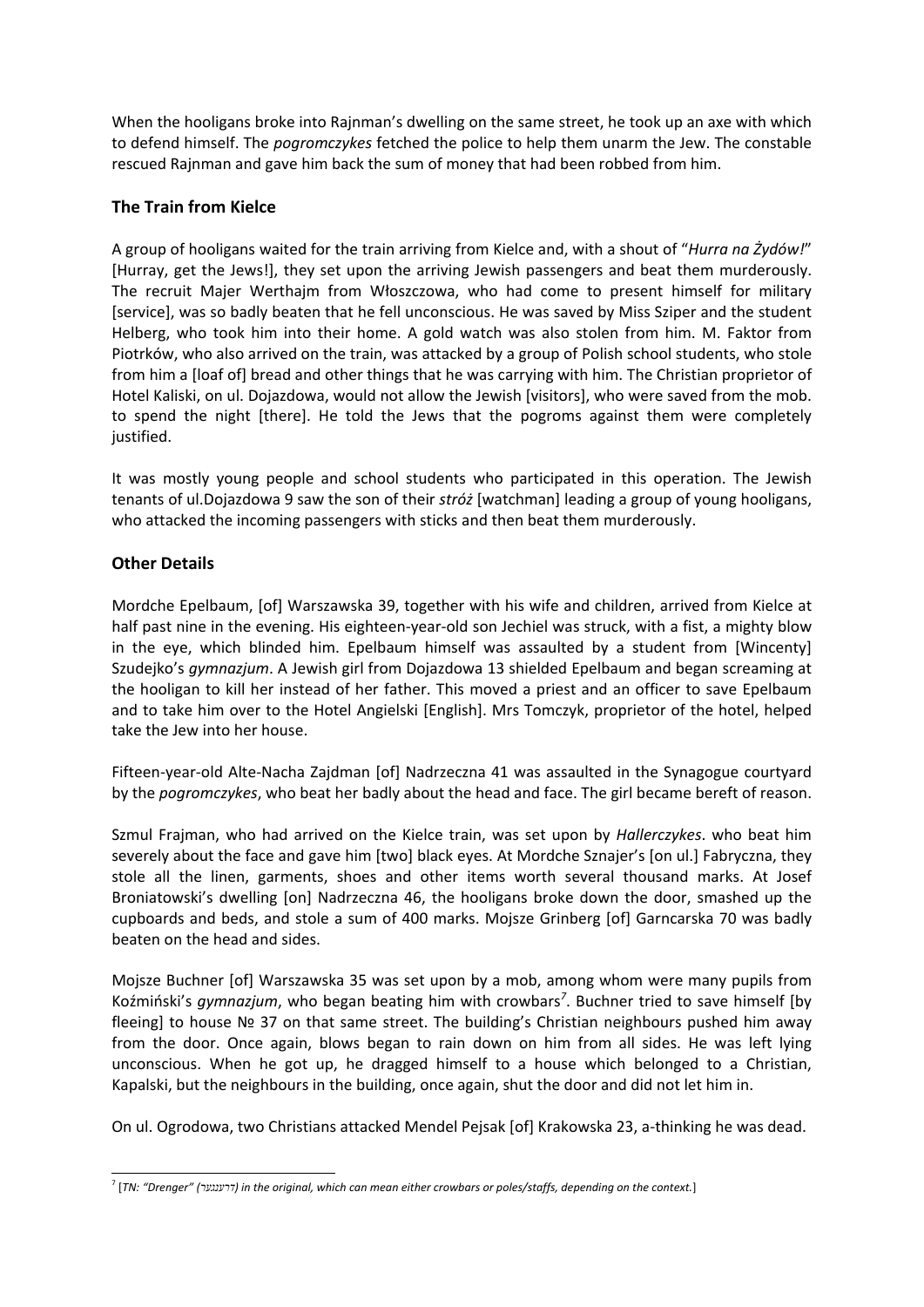Other victims of the pogrom were Majer Berkowicz, Senatorska 20; Burech Brylant, Wieluń; Aron Fajerman, Nadrzeczna 2; Ludwik Montag, Ostatni Grosz; Aron‐Dawid Goldberg, Warszawska 28; Jakow Szpaltyn, the widow Praszkiewicz, Mojsze Dawidowicz [and] Abram‐Henech Finkelsztajn – Nadrzeczna 38.

#### **The Police**

The police, in general, did not get involved, and did not take the necessary measures to stop the pogrom. The hooligans shouted the words "*Żydowskie pachołki*" [Jewish lackeys] at the individual policemen who made attempts to stop the raging crowd. When the commander of the police, Prożmowski, tried to chase away the *pogromczykes*, the mob threw him off his horse. Generally, the police remained "neutral" throughout the entire duration of these terrifying events, and did not take the appropriate measures to protect the lives, property and goods of the Jewish population.

## **The Funeral**



The funeral of the martyrs was held on Thursday,  $29<sup>th</sup>$  May. At about nine o'clock in the morning, thousands of Jews began to gather in front of the municipal hospital. A guard of honour was positioned on either side of the hospital. At about twelve noon, the body of the slain barber‐surgeon Nasanowicz was brought out from the hospital. An escort of Jewish youth walked long either side of the casket. The funeral procession was headed by the *dozores* [representatives] of the

Jewish *Kehilla*; the Jewish member of the Częstochowa City Council; a delegation of the Jewish press, among whom was the editor of the *Łódźer Tageblatt* [Daily], J. [Jeszaja] Uger; a delegation from the Jewish *Gymnazjum*, headed by the headmaster, Prof Bałaban, [and] representatives of all the Częstochowa Jewish societies and professional unions. The Sejm deputy from Łódź, Dr Rozenblat, also participated in the funeral.

#### **In Front of the Jewish Hospital**

The funeral procession stopped in front of the Jewish Hospital, from where the other four martyrs were carried out. The coffins were borne to the cemetery by the friends and comrades of the slain. One of the pall‐bearers was the deputy, Dr Rozenblat.

When the four coffins with the four martyrs appeared at the gate of the Jewish Hospital, the crowd of many thousands broke out in a terrible lament. All wept bitterly, without exception. Even the policemen, who kept order, could not contain themselves and brushed away tears.

The screams and lamentations were even greater at the cemetery, when the martyrs were buried, side by side, in a large common grave. Each time the cantor recited the *El Moleh Rachamim* [God Full of Compassion; memorial prayer] and called out the names of the fallen victims, the cries were indescribable.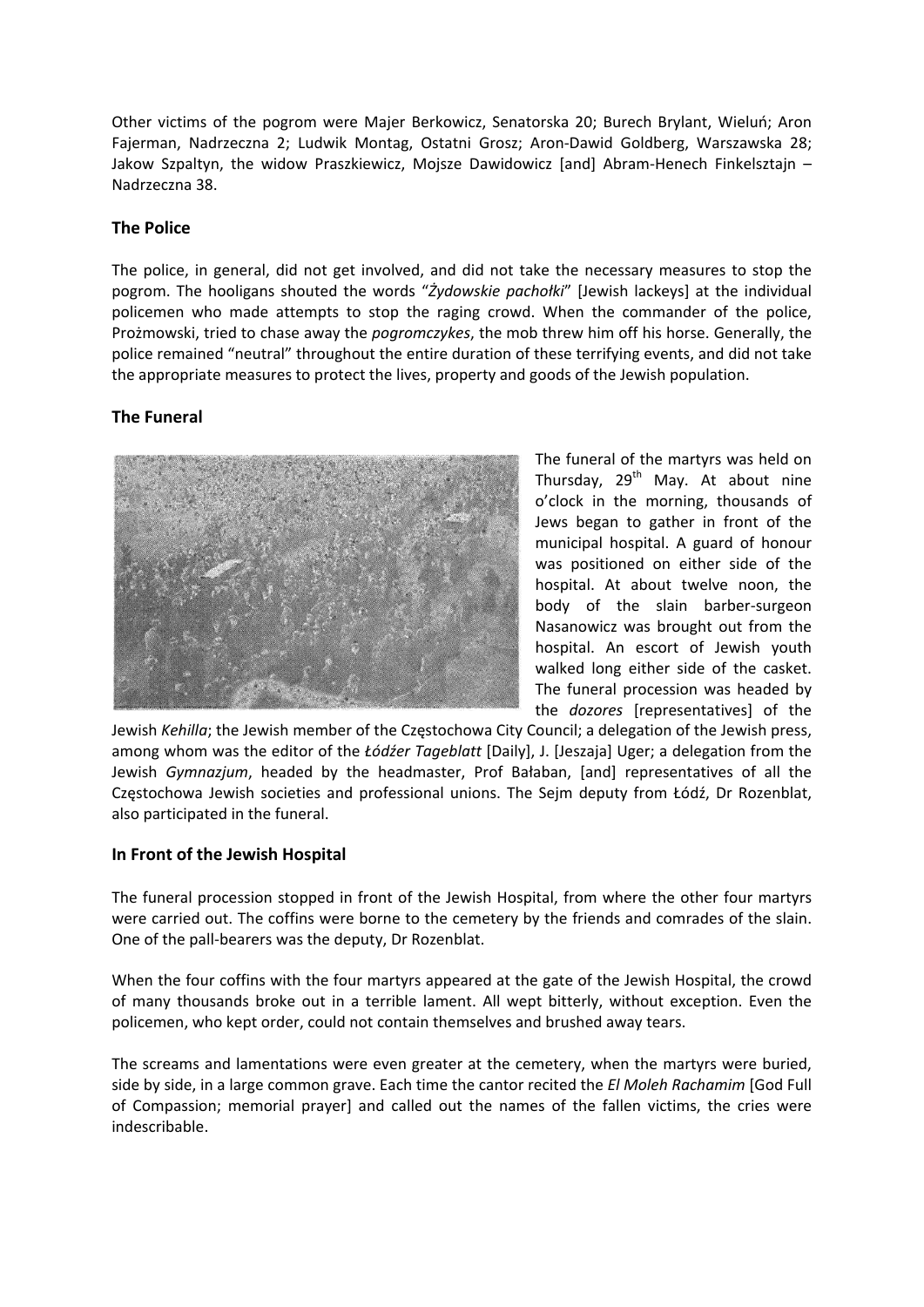There were no eulogies. The demonstration was silent, yet the cries pierced the heavens – and none of those present will ever be able to forget it.

#### **The Częstochowa Pogrom in the Polish** *Sejm*

At the Polish *Sejm's* session on Friday, 30<sup>th</sup> May, the Jewish Deputy, Hartglas, proposed an urgent motion regarding the pogrom in Częstochowa. Deputy [Stanisław] Osiecki replied that there were no official reports of any such pogrom. As a result, the urgency of the proposal was rejected. The antisemitic Warsaw [*Gazeta Poranna*] *Dwa Grosze* [Two Grosz Morning Newspaper] wrote, in its report on Deputy Hartglas' proposal, that the whole story of the pogrom was a fiction.

#### **In the Częstochowa City Council**

On Wednesday, 28<sup>th</sup> May, a session of the Częstochowa City Council was held. The Chairman of the City Council was Dr Nowak, a well‐known Częstochowa antisemite. The Jewish councillors entered the chamber with bowed heads and did not greet anyone. The first item on the session's agenda was whether to send a telegram of condolence to the Polish workers in Cieszyn, who had been killed in a coalmining catastrophe (Cieszyn [then] belonged to Czechoslovakia).

The Mayor of Częstochowa, [Aleksander] Bantkie‐Stężyński, read a declaration regarding the pogrom, which said the following:

*At a time when we stand just twenty verst<sup>8</sup> from the enemy's border, and the unity of all residents is essential, there are provocateurs and Bolsheviks\*) who incite one part of the population against the other and disturbances break out, which are so harmful to the Fatherland. The Mayor expresses regret for these sorrowful events and hopes that they will not be repeated.*

Then, Raphael Federman of the *Vereinigte* fraction proposed an urgent motion, signed by all the Jewish councillors and the Polish Socialists (PPS), demanding that the City Council publicly condemn the brutal murders and assaults on the Jewish populace, to appoint a commission to investigate the causes of the previous day's pogrom, to determine the scope of the damages to the sufferers and to take measures to put the guilty [parties] into the hands of justice.

The PPS proposed a particularly urgent motion, demanding the immediate expulsion, from Częstochowa, of the military units which had taken part in the pogrom, the formation of an investigatory commission with the participation of the Jewish *Kehilla*, and the allocation of state funds, by the Home Office, to maintain the families left behind by the pogrom victims.

Councillor Józef Aronowicz (Bund) declared, on behalf of all the Jewish councillors, that no motives needed to be given for the urgency of this motion. The City Council only acknowledged the urgency of the motion, yet did not allow the proposal itself to be discussed and be put to the vote. Instead, it was referred municipal authorities. Councillor Federman and other Jewish councillors protested against this and left the chamber.

At the City Council's second session on 5th June, Councillor Aleksander Bem (*Poalei Zion*) inquired of the City Council as to why there had been no response yet to the question regarding the pogrom, which had been referred to the municipal authorities the previous week.

 <sup>8</sup> [*TN: <sup>A</sup> verst is an obsolete Russian unit of measurement, equal to 1.0668 kilometres or 0.6629 miles.*]

<sup>\*)</sup> Compare with the agitation of the *Kurier* against the "hidden Bolsheviks" – the Editors.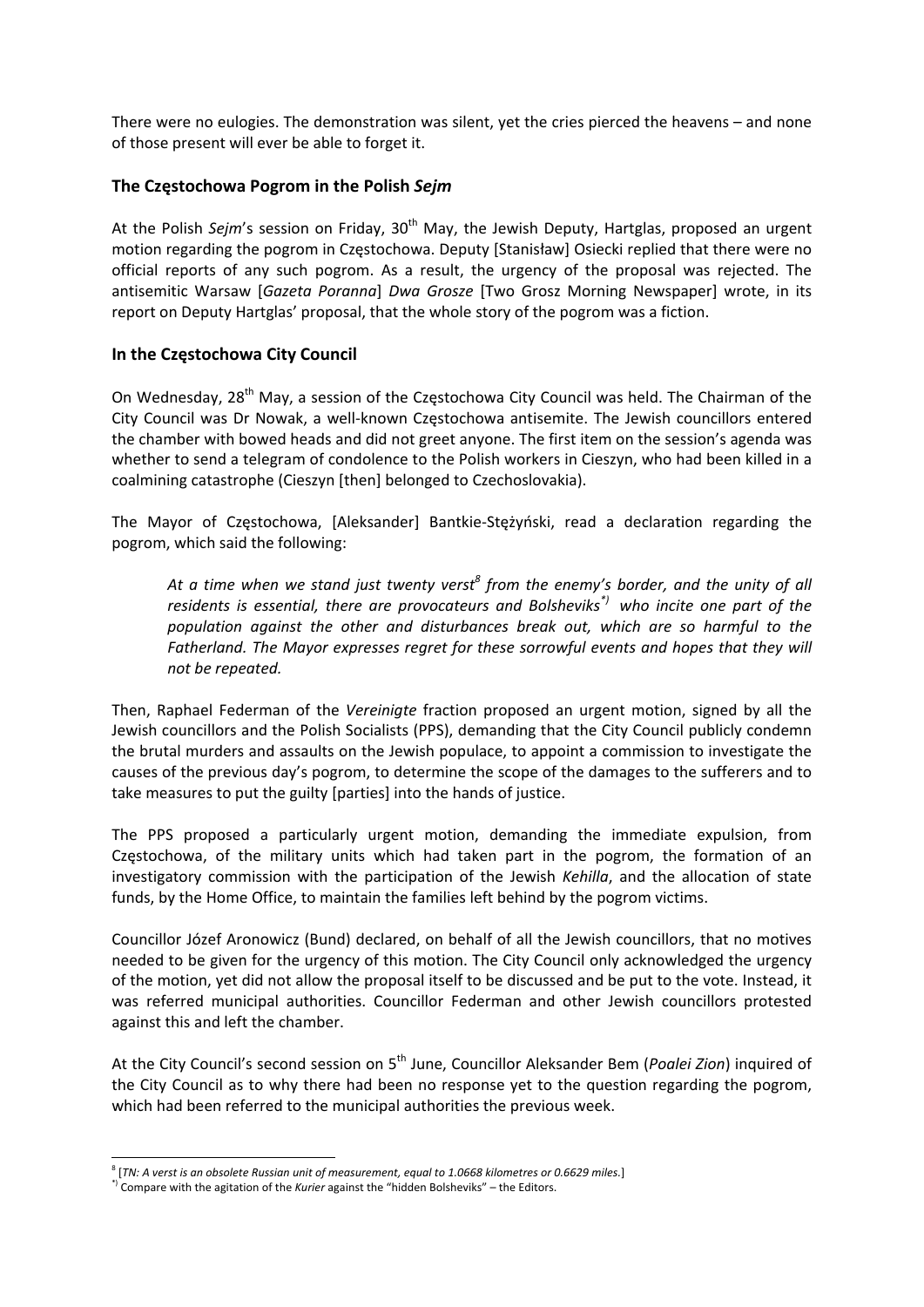The Mayor declares that he has relayed all the material pertaining to the issue to the Home Office. Councillors Sztyller, Zandsztajn (Zionist) and Helman speak against the Mayor. Then, a motion to adjourn the discussion is forcefully interjected. Councillor Federman protests against this sharply and says, "At the last session, our mouths were shut by a manoeuvre - and they wish to once more seal our tongues. The City Council sends commiserative telegrams to the Polish workers in foreign countries, but refuses to condemn the brutal murder of innocent people, which is taking place before their very own eyes. We cannot remain calm, while seeing how the murderers who perpetrated these horrific killings go about freely in the streets". But the antisemitic majority on the City Council decided to bring this discussion to an end.

#### **Investigations**

On 1<sup>st</sup> June, a joint commission, made up of two Americans, two Englishmen and two Frenchmen, came to Częstochowa to investigate the pogrom. This commission conferred with representatives of the Jewish *Kehilla* – Rabbi Nachum Asz, Szmul Goldsztajn, the lawyer Glikson, Leon Wajnberg, Dr Kohn and Dr Wolberg. The Jewish representatives informed the mission of the entire course of the events and the reasons leading up to the pogrom.

Vice-Minister<sup>9</sup> [Józef] Beck also came to Częstochowa to investigate the pogrom and, as a result of his conference with the editors of the two Polish newspapers in Częstochowa, the *Goniec* and the *Kurier* – whom the Jewish populace blamed as being the main inciters and most responsible for the pogrom ‐ he demanded of the editors not to print anything against Jews for ten days.

#### **A Reward of One Thousand Marks**

In connection with the pogrom, the police issued an announcement offering a reward of one thousand marks to anyone who could discover who had wounded the *Hallerczyk* on whose account the pogrom had broken out. A delegation of Jewish recruits presented itself before the police commander and inquired of him why no prize had been announced for those who uncovered the five Jewish victims' murderers, who were going about the streets of Częstochowa untroubled.

## **An Accusing Document**

A delegation from the Częstochowa Workers' Council of Delegates presented the Home Office in Warsaw with the following memorandum:

*Częstochowa, 27th May 1919, To the Home Office,*

*On 17th May of this year, the Executive Committee of the Częstochowa Workers' Council of Delegates sent the following telegram:*

*'We have been informed that the People's Militia<sup>10</sup> is leaving Częstochowa. Due to the agitated mood and the possibility of anti‐Jewish disturbances, we ask that the departure of the militia, in which the populace has trust, be postponed.'*

<sup>&</sup>lt;sup>9</sup> [TN: Beck served as Vice-Prime Minister and Vice-Minister of Foreign Affairs in Piłsudski's government during 1930–1932; in 1919, he was *a military commander and a close aide of Piłsudski, but not yet Vice‐Minister.*]

<sup>10</sup> [*TN: "Milicja Ludowa" – the paramilitary forces of the PPS.*]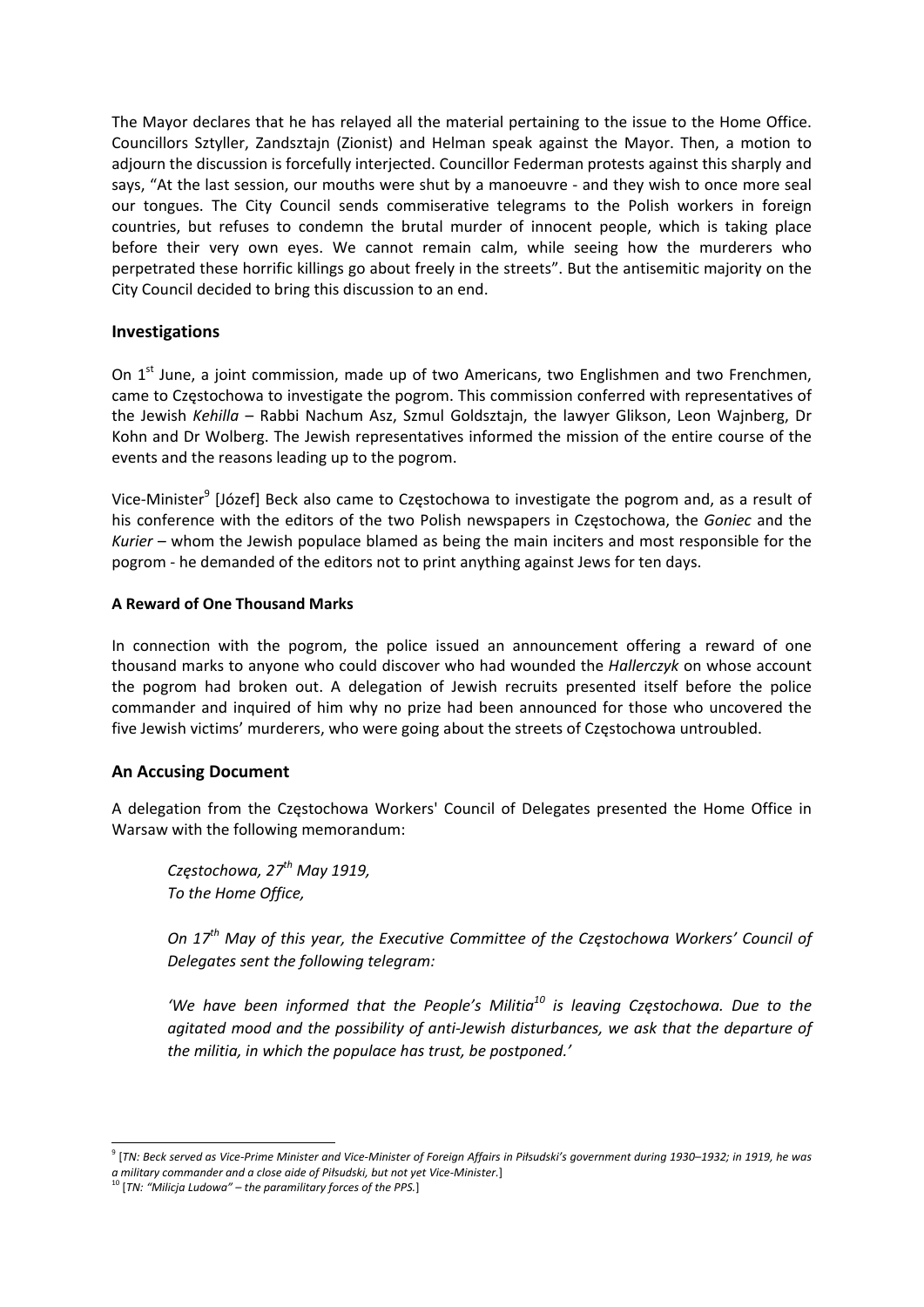

*The Ministry has underestimated our warning. Today, a pogrom has taken place in Częstochowa, in which 'Hallerczykes' and 'Poznańczykes', street‐youths and dark forces participated.* 

*The [high] commands of the police [and] the municipality and the military leadership were shown to be powerless and helpless in the face of the mob.*

*The blood of the three<sup>11</sup> victims clearly falls upon those who could have prevented these events by retaining the militia in Częstochowa and did not find it fitting to meet our request.*

*Józef Dziuba*

*The Częstochowa Workers' Council of Delegates Chairman, Józef Dziuba* 

#### **Those Murdered:**

**Mojsze Nasanowicz** – a barber‐surgeon, Second Aleja 20; killed by the mob while on his way to bandage a wounded person, accompanied by two constables.

**Herszl Działoszyński** – aged 54, a real estate agent; beaten by the hooligans, in the Old Market Square, with crowbars and axes for so long, that he fell to the ground senseless and his brains came out of his head. He was taken dying to the hospital, where he died shortly thereafter.



*Nechemie Gotlib* 

**Nechemie Gotlib** – First Aleja 2, a *shochet*, aged 45; killed by the hooligans in the Synagogue courtyard. He was brought dying to the hospital, where he died shortly.

**Mojsze Brokman** – ul. Mostowa 11, aged 26; attacked by the murderers as he attempted to enter the building's gate. He was brought in a moribund state to the hospital, where he died shortly.

**Anszel Cymerman** – aged 20, a bakery worker, ul. Garncarska 14; attacked by the murderers as he attempted to enter the building's gate. He was brought in a moribund state to the hospital, where he suffered in horrible pain all through the night, and died on Wednesday morning.

## **Seriously Injured:**

*Anszel Cymerman*

**Binem Wajnryt** – aged 37, ul. Targowa 5; his face and hands were terribly mutilated. He was standing in the marketplace with merchandise when the murderers set upon him, threw him into the gutter, and stabbed him until he was left unconscious.

 $11$  [TN: As the document dates from 27<sup>th</sup> May, the day of the pogrom itself, it was most likely sent before all five victims had died.]